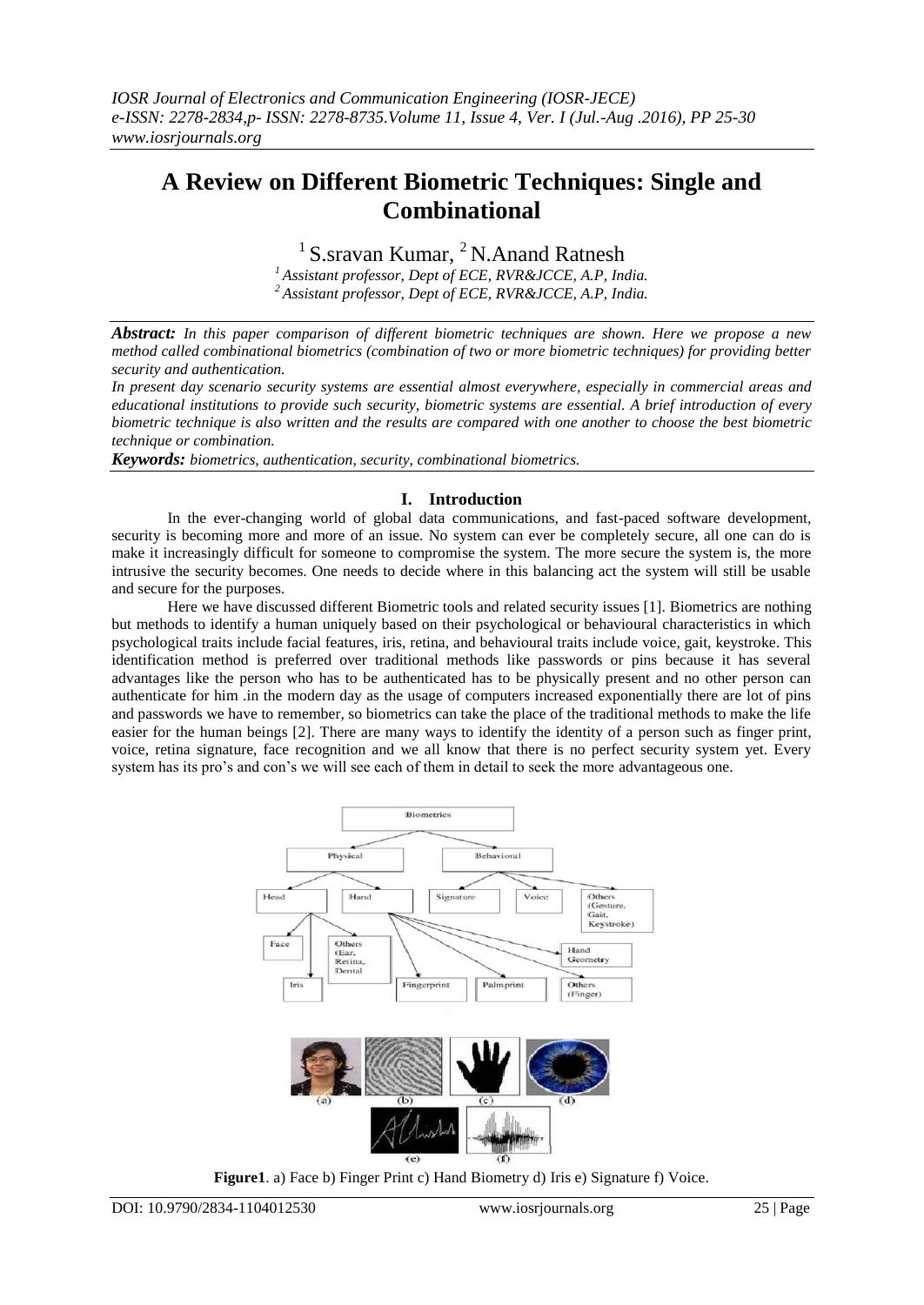## **II. Different Methods Of Biometry**

**Finger print**: These are minute ridges or patterns which are round in shape which are at your fingertips no two (even twins) will doesn't have same kind of patterns at their fingertips. These patterns are formed on our fingers at the time of eight month in the mother's womb and remain unchanged throughout the life. Until now this is the most used technique across the world which is simple and reliable.

- Cuts or scars or burnt accidents can have negative effect on the results.
- Can be cheated at the training itself by taking two finger impressions of a person and can be treated as two persons because they are not identical



**Figure 2**: A simple fingerprint

**Voice recognition:** Speech is more simpler way of proving your identity because you don't need to touch the machine also you can talk and verify yourself as if you are talking to your friend these speech features different for different people and these features can be extracted by several feature extraction methods such as MFCC, LPC etc .Though proper care is needed to be taken care during the training

- $\cdot \cdot$  This way of identity can vary in the high noisy environment
- This system may not produce accurate results when the person is suffering from cold or throat problems



**Figure 3**: Voice transmission over a biometric machine.

**Face recognition:** A facial recognition system is a computer application for automatically identifying or verifying a person from a digital image or a video frame from a video source. One of the ways to do this is by comparing selected facial features from the image and a facial database. It is typically used in security systems. Face recognition can be considered to be same as photograph recognition, so it lacks in many areas [5]. Even the automated system for face recognition has lacking as photographs are highly affected by camera angle, brightness, etc. And also the face of the person changes over the time, unlike fingerprint which remains same throughout the life span of a person. Face recognition has been getting pretty good at full frontal faces and 20 degrees off, but as soon as you go towards profile, there've been problems Face is the most easiest feature that can be remembered in our mind to recognize others facial features can be many it is based on the region of interest (ROI) we can scan the particulars face there are several methods to recognize the features of a face principle component analysis (PCA) is one of the most used methods. This is also an easy way of identifying yourself.

- Identity may be difficult sometimes when you have spectacles, moustache , beard etc
- $\cdot \cdot$  The identification can be difficult when a person changes over a period of time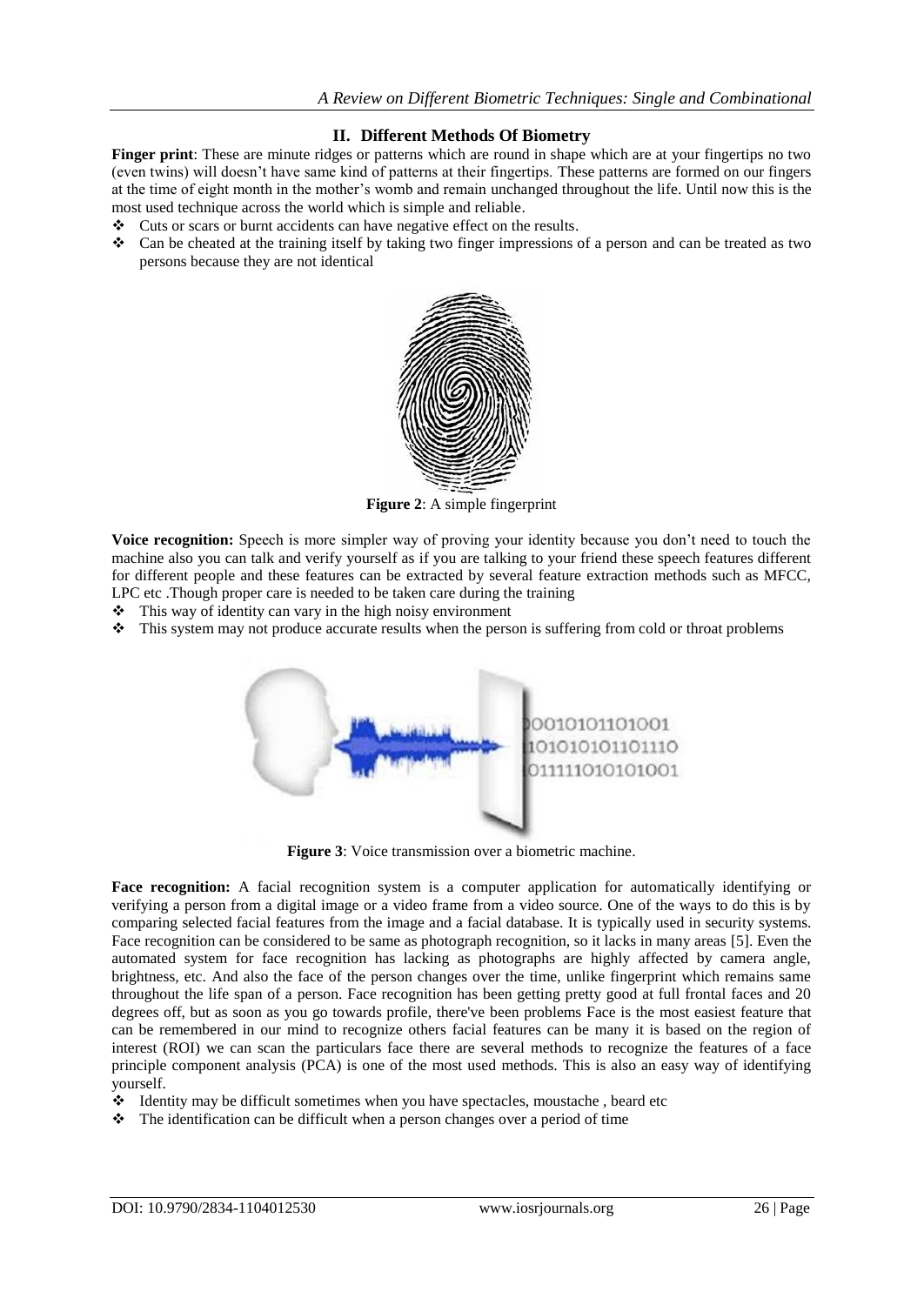

**Figure 4:** Face biometric machine



**Figure 5:** Face changes over a period of time

**Iris recognition:** Iris recognition is a method of biometric authentication that uses pattern-recognition techniques based on high resolution images of the irises of an individual's eyes. Iris recognition uses camera technology, with subtle infrared illumination reducing specular reflection from the convex cornea, to create images of the detail-rich, intricate structures of the iris. Converted into digital templates, these images provide mathematical representations of the iris that yield unambiguous positive identification of an individual [6]. Iris recognition efficacy is rarely impeded by glasses or contact lenses. Iris technology has the smallest outlier

(those who cannot use/enroll) group of all biometric technologies. Because of its speed of comparison, iris recognition is the only biometric technology well-suited for one-to-many identification. A key advantage of iris recognition is its stability, or template longevity, a single enrollment can last a lifetime.

There are few advantages of using iris as biometric identification: It is an internal organ that is well protected against damage and wear by a highly transparent and sensitive membrane (the cornea). This distinguishes it from fingerprints, which can be difficult to recognize after years of certain types of manual labour. The iris is mostly flat, and its geometric configuration is only controlled by two complementary muscles (the sphincter pupillae and dilator pupillae) that control the diameter of the pupil. This makes the iris shape far more predictable than, for instance, that of the face. The iris has a fine texture that like fingerprints is determined randomly during embryonic gestation [7] . Iris is an indusial ring shaped coloured area around the pupil it is formed at the age of two it stabilizes at that point and remains same throughout no two will have same iris same as in the case of fingerprint and it is also more reliable as it could work even if you are wearing contact lenses distance is also not an criteria.

- $\div$  This is high in cost
- Also users acceptance level has to be taken into consideration as we are taking photo of such sensitive part of eye



**Figure 6:** Iris sample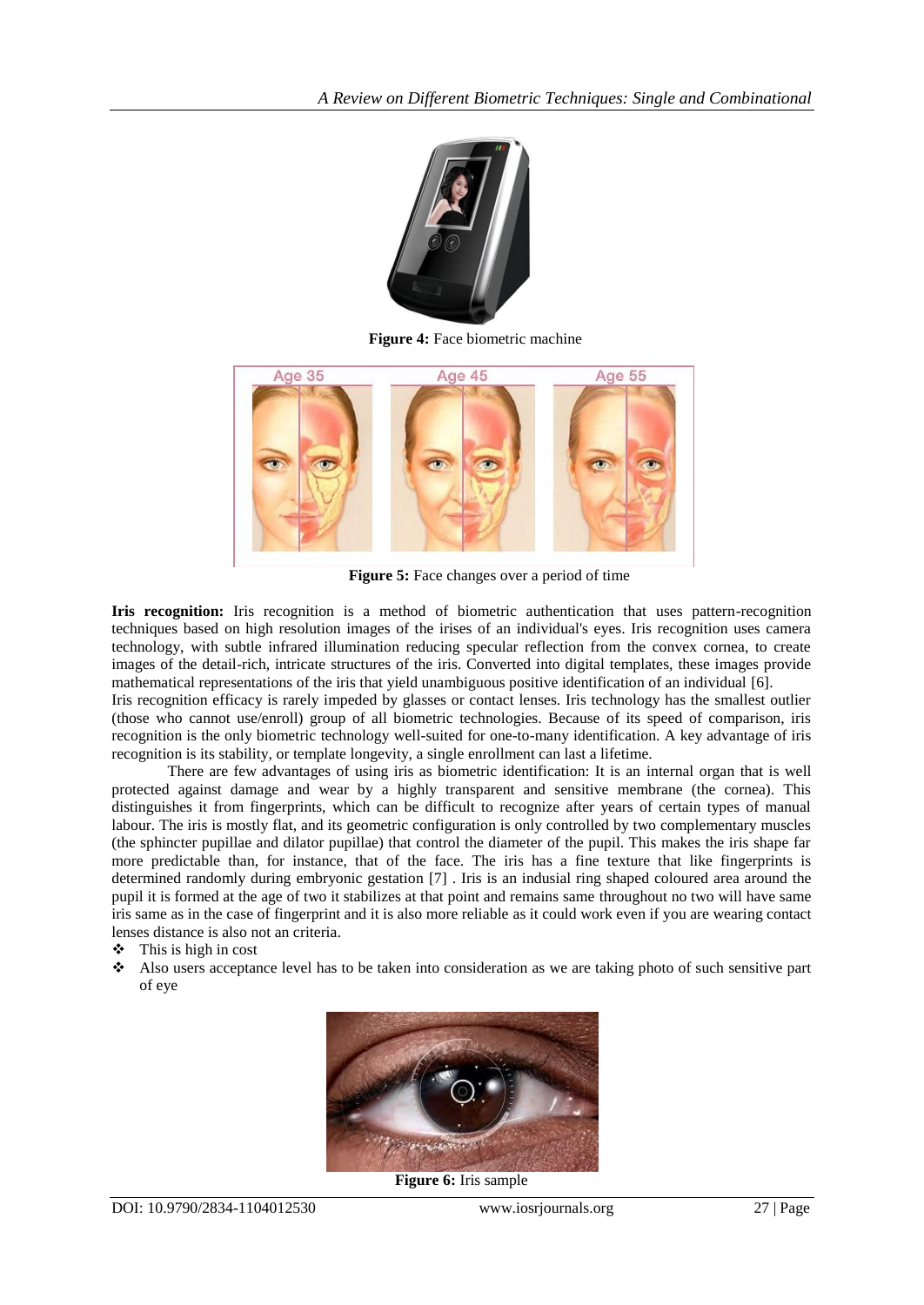**Signature recognition:** we know that signature is the most known method it is observed as the trace of pen and paper but signatures may vary depends upon the pen paper and area where we are writing

- $\div$  It can be easily copied.
- $\div$  This is not accurate in all conditions.

Besides these there are palm print recognition, retinal recognition and other biometrics but they are tough to implement when the people are in large number.

#### **III. Training & Testing Of Samples**

**Enrolment:** The enrolment is nothing but taking the samples whether it is for the speech or image or fingers or anything it has to go through a process of training and classification can be done in different ways for different input signals. For an instance we will see how the fingerprint training can be done and the rest of all likewise

The training phase is later followed by the testing phase in which the enrolment inputs that means the inputs at the training phase is taken as a reference suppose in a fingerprint biometry. when a user places his fingertip the value id is compared with the original id which is stored in the database it accepts and sends an acknowledgement like thank you for the verified and voice doesn't come up for the users who are not verified likewise, when training an speech samples in external conditions is as well as important, As internal no noise has to be found better to take it in a closed room more number of samples had to be taken for the correct identification for iris recognition it is easy somewhat when compared to others because it is not effected by external conditions. Face recognition also depends upon the angle of the face in which at we have trained it has to be verified at same angle.



**Figure 7**: Training& Testing fingerprint

#### **IV. Combinational Biometrcs**

Combinational biometrics means mixing two or more biometric models to get a new one these are famously called as multimodal biometrics we propose various kinds of combinational biometrics for increasing the system accuracy

**Voice-Iris biometry:** it has to be happened in the feature extraction the voice features and the iris recognition is done separately by each node and the majority decision is taken by the classifier on the basis of majority principle

**Fingerprint –Iris biometry:** the finger prints are recognized for some users and then they are tested with iris if both of them show the same result then the user is identified

These methods are called as fusion methods we can any of two or even three recognizing methods if at all it is acceptability

There are many advantages by using this combinational biometrics

- $\div$  Simple and robust.
- Reliability increases.
- $\div$  Ease of use doesn't need to even touch it also by some methods.

DOI: 10.9790/2834-1104012530 www.iosrjournals.org 28 | Page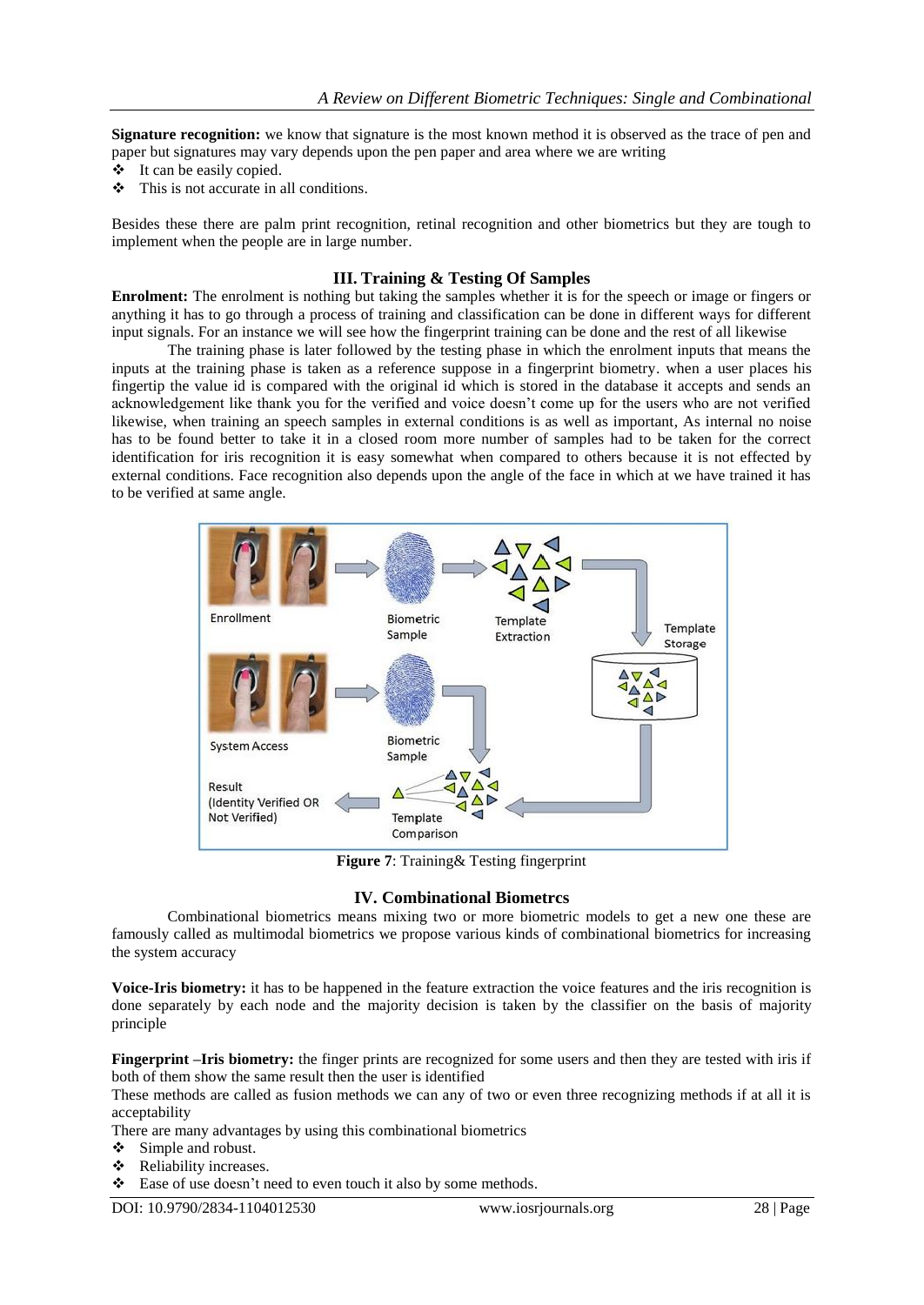By ignoring the cost-effectiveness, we have to say that these are methods which can give the luxury when they come into existence.



**Figure 8:** Sample multimodal biometric

## **Applications:**

- $\div$  Future phone banking.
- When making transactions through internet we can give your voice as a password.
- $\bullet$  In smart phones thumb impression has already in existence.
- Military for preventing unauthorised entry.
- Public services, financial, healthcare, transportation etc.

Simply wherever we need high security we can replace the existing PIN/ PASSWORD systems by biometrics and with the combinational biometrics it is easier and reliable.

## **V. Results**

These results obtained considering various factors are shown in the table given below.

| <b>Biometric Methods</b> | Accuracy | <b>Uniqueness</b> | Ease of use | <b>Reliability</b> | <b>Error causing factors</b> |
|--------------------------|----------|-------------------|-------------|--------------------|------------------------------|
|                          |          |                   |             | & stability        |                              |
| Finger print             | High     | High              | medium      | Medium             | Scars, dryness, age          |
| Voice                    | medium   | High              | High        | Medium             | Noise, environmental         |
| Iris                     | high     | High              | High        | High               | Lightning                    |
| Facial                   | Medium   | High              | High        | Medium             | Age, head angle              |
| Signature                | Low      | Medium            | High        | Low                | Surface                      |

**Table 1:** Comparison of performance of various biometric methods